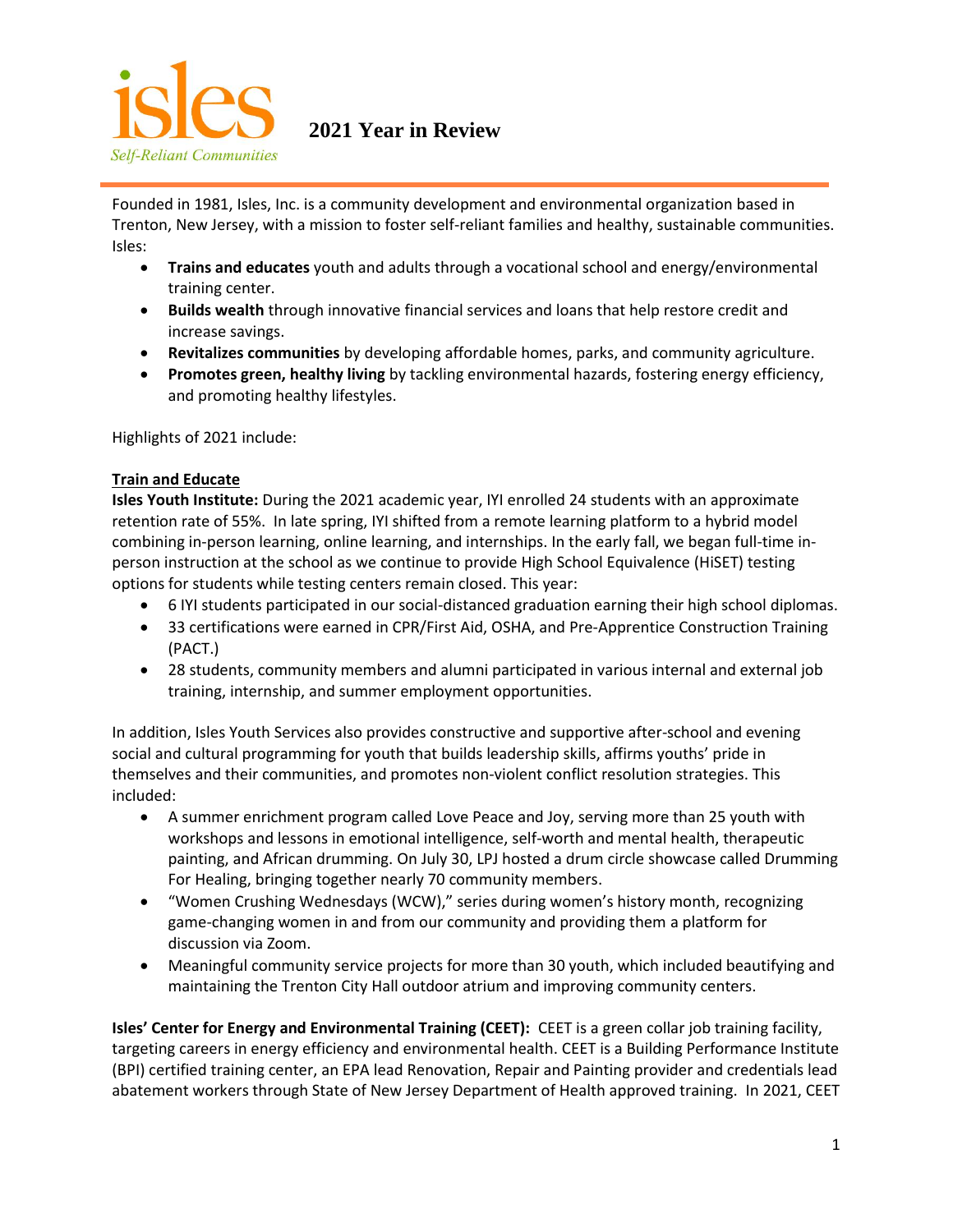resumed at all training offerings with reduced class sizes and hybrid teaching methods to reduce in person contact.

This year, CEET:

- Provided Healthy Homes for Community Health Workers courses (virtually) to 22 participants, with 3 more classes scheduled for the end of the year with 20+ registered by mid-Oct.
- Provided Lead-Safe Renovation, Repair, and Paint training and certification for 65 workers.
- Provided 6 Lead worker/Lead Supervision trainings, offering 21 Lead Abatement certifications
- Offered "The Eight Keys to a Healthy Home" 2 times to reach a total of 49 community members.

## **Build Wealth:**

**Financial Services:** Isles continued to offer one-on-one homebuyer and foreclosure counseling to prepare low- and moderate-income individuals for homeownership and avoid foreclosure. We also offered Isles Financial Solutions (IFS), an employer-based financial capability initiative for lower wage workers that includes an innovative mix of financial coaching, credit-building finance, savings products, and group-based learning. This year:

- Isles had 284 customers seeking housing or foreclosure advice or assistance
	- o 155 customers attended Pre-Purchase Workshops.
	- o 176 attended one-on-one counseling sessions.
	- $\circ$  81 customers earned housing certificates (to qualify for financial assistance.)
	- o 42 customers purchased a first home.
- 236 customers received IFS services
	- o 107 one-on-one customers completed a budget, credit analysis and action plan.
	- $\circ$  176 attended virtual financial workshops (offered virtually during the pandemic.)
	- $\circ$  12 customers filed their taxes with the assistance of a financial coach.

## **Revitalize Communities**

**Community Planning:** Isles partners with residents, civic organizations, and neighborhood associations to identify community needs and interests, and to support implementation of recommendations that emerge from planning processes. In addition, Isles leads city-wide research and planning initiatives related to blight reduction, creative placemaking, and food systems. In 2021, this work included the following:

- Completed development of a new Downtown Trenton Neighborhood plan for the Neighborhood Revitalization Tax Credit program, with expanded boundaries and integration of the Creek to Canal Creative District plan.
- Facilitated the updating of a city-wide neighborhood conditions report, examining key indicators of a neighborhood's health.
- Led the development of the "People Plan" component of a HUD-funded comprehensive planning effort for Donnelly Homes and the surrounding neighborhood in North Trenton, in partnership with the Trenton Housing Authority and the City of Trenton.
- Continued support for Creative District activities and programming, including collaboration with six local artists to beautify six locations in downtown, by combining custom artwork, vintage photographs from the Trentoniana archives, and research on large-scale posters, known as Reflecting Trenton.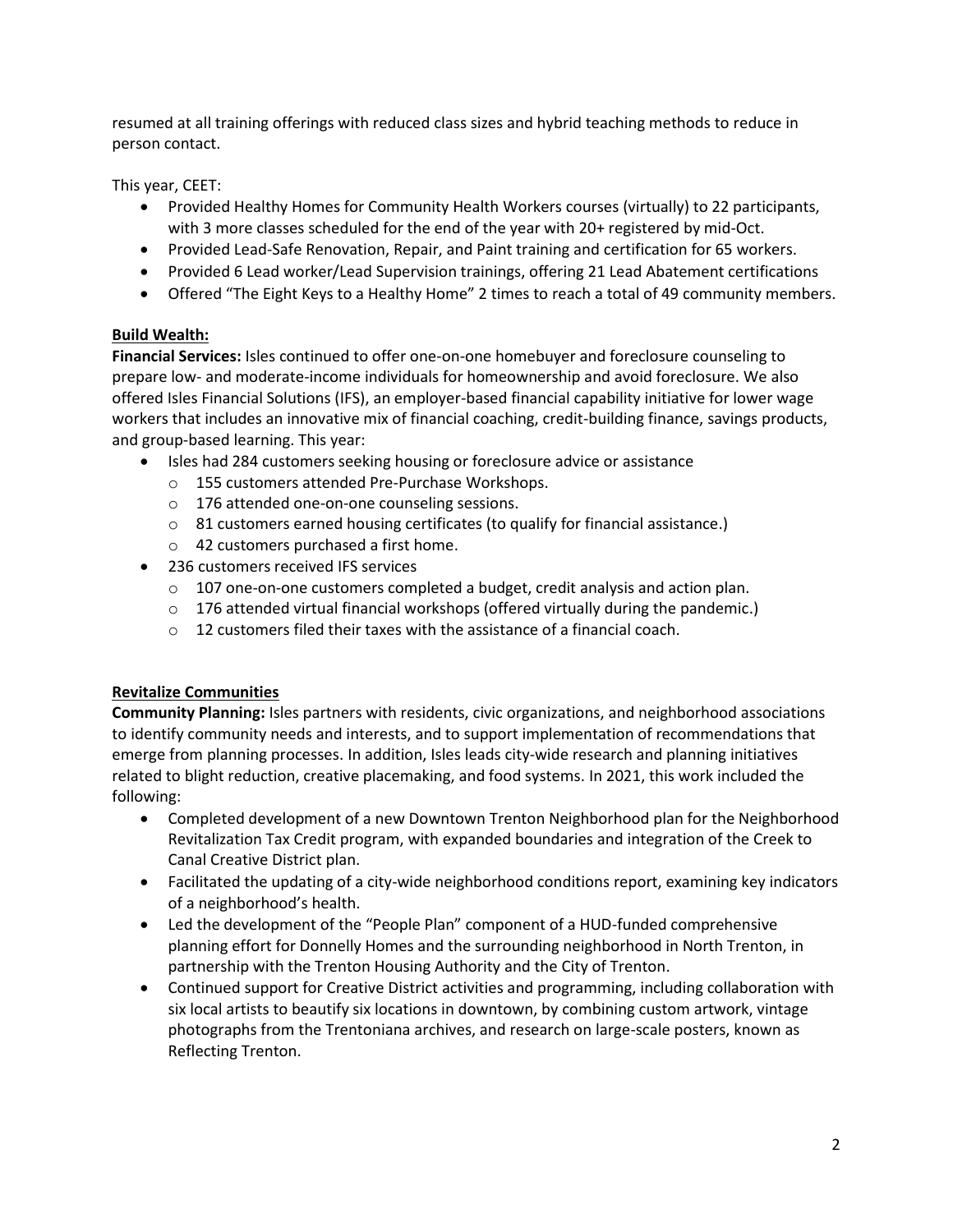**Placemaking:** We work to improve people's experience of particular places, which includes maintaining the cleanliness and appearance of places, improving community infrastructure, providing healthy and safe programming, and crafting innovative enhancements with and for the community. Our main services for placemaking are Clean & Green, which activates and maintains vacant lots and city parks to implement creative interventions in underutilized spaces; and T-Recs Mobile Recreation Service, which provides fun activities and games for residents of all ages in underserved neighborhoods. Highlights of 2021 include:

- Built and installed 8 parklets outside of restaurants throughout the City, providing creative outdoor spaces for dining and conversation.
- Provided T-Recs and related offerings (such as garden workshops/tours) at the City's Take-it-tothe-Streets roaming recreation program, Art All Day/Ciclovia, National Night Out, the Passaic St. Classic, the Higbee outdoor Back to School Event, and miscellaneous gatherings.
- In Old Trenton, hosted 8 community meetings and events (in-person initially and now virtually), worked with residents to maintain 30 planters at homes and businesses, and continued maintaining 3 landscaped gateway vacant lots.
- Coordinated two mural projects in Old Trenton supporting local street artists: the redesign and installation on the Perry Street rotating mural completed in September, and a new mural at Esperanza apartments.
- Continued preservation work on the Higbee Street School and Carver Center, including the submission of a National Register of Historic Places nomination and receiving funding to advance the stabilization, reuse, and promotion of both buildings.

**Real Estate Development:** Isles purchases, improves, and develops real estate in downtown Trenton, and manages and maintains affordable housing units to moderate the market and ensure healthy, safe, affordable housing remains available for long-term residents. Highlights of 2021 include:

- Completed rehab of a 3-bedroom apartment and first floor commercial space at 118 N Montgomery in Old Trenton, and completed design work on a 4-unit rehab at 238 E Hanover.
- Continued work with Interface Studio Architects (ISA) for the design of new construction on six vacant lots in Old Trenton.

**Social Profit Center at Mill One**: The Social Profit Center is a historic former textile mill on the Trenton/Hamilton border that Isles converted into a high-performing, mixed use regional hub for dozens of social profit organizations. The Center fosters a collaborative environment for organizations to thrive and find new ways to strengthen communities through capacity building programming and technical assistance. In 2021, we:

- Secured \$1.8M in investment through the Historic Rehabilitation Tax Credit Program.
- Opened our doors in Q1 and secured 25 tenants, representing 73% of the building occupied.
- Currently host monthly meetings and quarterly mixers with tenants to foster a collaborative environment.

## **Live Green and Healthy**

**Urban Agriculture:** Isles currently supports 75 community, school, backyard, and institutional (sponsored by other nonprofits or organizations) gardens. We serve approximately 200 community gardeners and support gardens at nearly all public schools in Trenton. In 2021, we:

• Offered over 70 online interactive workshops reaching over 200 youth. Topics included gardening, nutrition, beekeeping, hands-on cooking, and virtual field trips to farms.